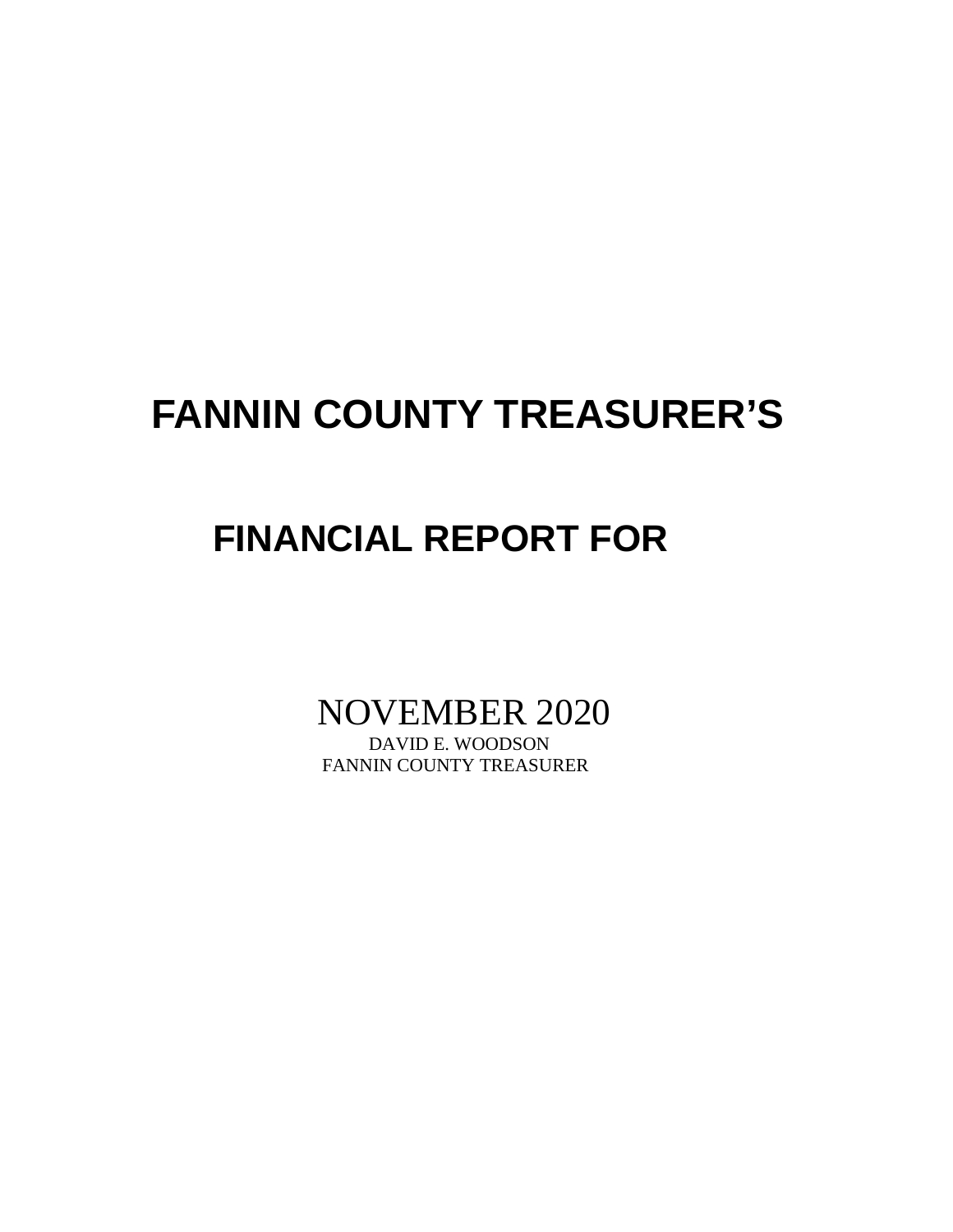

## **Receipt Listing by Product Code**

Fannin County, TX **The County of Totals by General Ledger Distribution Accounts** 

Date Range: 11/01/2020 - 11/30/2020

### **Product Code Product Code Description**

| <b>Bail Bond</b>       |           | <b>Bail Bond Fees</b>                                 |                           |                                                    |                            |
|------------------------|-----------|-------------------------------------------------------|---------------------------|----------------------------------------------------|----------------------------|
| <b>Receipt Number</b>  | Date      | <b>EOD Packet Number</b>                              | Payor Name                | Distribution GL Account Number                     | <b>Distribution Amount</b> |
| R00000216              | 11/9/2020 | CLPKT00027 - 11-9-2020<br>Receipts-Posted             | Doc's Bail Bonds          | 130-345-1130 - SURETY BAIL BOND FEE                | $-45.00$                   |
| R00000217              | 11/9/2020 | CLPKT00027 - 11-9-2020<br>Receipts-Posted             | Fannin County Bail Bonds  | 130-345-1130 - SURETY BAIL BOND FEE                | $-60.00$                   |
| R00000218              | 11/9/2020 | CLPKT00027 - 11-9-2020<br>Receipts-Posted             | Carpenter's Bail Bonds    | 130-345-1130 - SURETY BAIL BOND FEE                | $-75.00$                   |
| R00000256              |           | 11/20/2020 CLPKT00033 - 11-20-2020<br>Receipts-Posted | Fannin County Bail Bonds  | 130-345-1130 - SURETY BAIL BOND FEE                | $-60.00$                   |
| R00000257              |           | 11/20/2020 CLPKT00033 - 11-20-2020<br>Receipts-Posted | Carpenter's Bail Bonds    | 130-345-1130 - SURETY BAIL BOND FEE                | $-60.00$                   |
| R00000258              |           | 11/20/2020 CLPKT00033 - 11-20-2020<br>Receipts-Posted | Doc's Bail Bonds          | 130-345-1130 - SURETY BAIL BOND FEE                | $-165.00$                  |
|                        |           |                                                       |                           | <b>Bail Bond Subtotal:</b>                         | $-465.00$                  |
| <b>Blood Draws</b>     |           | <b>Blood Draws</b>                                    |                           |                                                    |                            |
| <b>Receipt Number</b>  | Date      | <b>EOD Packet Number</b>                              | Payor Name                | Distribution GL Account Number                     | <b>Distribution Amount</b> |
| R00000222              | 11/9/2020 | CLPKT00027 - 11-9-2020<br>Receipts-Posted             | <b>Fannin County CSCD</b> | 360-370-1300 - REFUNDS &<br><b>MISCELLANEOUS</b>   | $-34.31$                   |
|                        |           |                                                       |                           | <b>Blood Draws Subtotal:</b>                       | $-34.31$                   |
| <b>Bond Super Fees</b> |           | <b>Bond Supervision Fees</b>                          |                           |                                                    |                            |
| <b>Receipt Number</b>  | Date      | <b>EOD Packet Number</b>                              | Payor Name                | Distribution GL Account Number                     | <b>Distribution Amount</b> |
| R00000203              | 11/2/2020 | CLPKT00024 - 11-2-2020<br>Receipts-Posted             | <b>Bond Supervision</b>   | 100-340-5730 - BOND SUPERVISION FEES               | $-1,850.00$                |
| R00000235              |           | 11/13/2020 CLPKT00029 - 11-16-2020<br>Receipts-Posted | <b>Bond Supervision</b>   | 100-340-5730 - BOND SUPERVISION FEES               | $-2,020.00$                |
| R00000260              |           | 11/20/2020 CLPKT00033 - 11-20-2020<br>Receipts-Posted | <b>Bond Supervision</b>   | 100-340-5730 - BOND SUPERVISION FEES               | $-2,070.00$                |
|                        |           |                                                       |                           | <b>Bond Super Fees Subtotal:</b>                   | $-5,940.00$                |
| <b>Car Reg General</b> |           | <b>Car Reg General</b>                                |                           |                                                    |                            |
| Receipt Number         | Date      | <b>EOD Packet Number</b>                              | Payor Name                | Distribution GL Account Number                     | <b>Distribution Amount</b> |
| R00000207              | 11/4/2020 | CLPKT00025 - 11-4-2020<br>Receipts-Posted             | Tax A/C                   | 100-321-2000 - COMMISSIONS ON CAR<br><b>REGIST</b> | $-1,434.65$                |
| R00000245              |           | 11/17/2020 CLPKT00031 - 11-17-2020<br>Receipts-Posted | Tax A/C                   | 100-321-2000 - COMMISSIONS ON CAR<br><b>REGIST</b> | $-1,515.80$                |
| R00000247              |           | 11/18/2020 CLPKT00032 - 11-18-2020<br>Receipts-Posted | Tax A/C                   | 100-321-2000 - COMMISSIONS ON CAR<br><b>REGIST</b> | $-2.30$                    |
| R00000248              |           | 11/18/2020 CLPKT00032 - 11-18-2020<br>Receipts-Posted | Tax A/C                   | 100-321-2000 - COMMISSIONS ON CAR<br><b>REGIST</b> | -4.60                      |

Tax A/C 100-321-2000 - COMMISSIONS ON CAR -1,061.40

Car Reg General Subtotal: **Car Reg General Subtotal:** 4,018.75

REGIST

R00000249 11/18/2020 CLPKT00032 - 11-18-2020

Receipts-Posted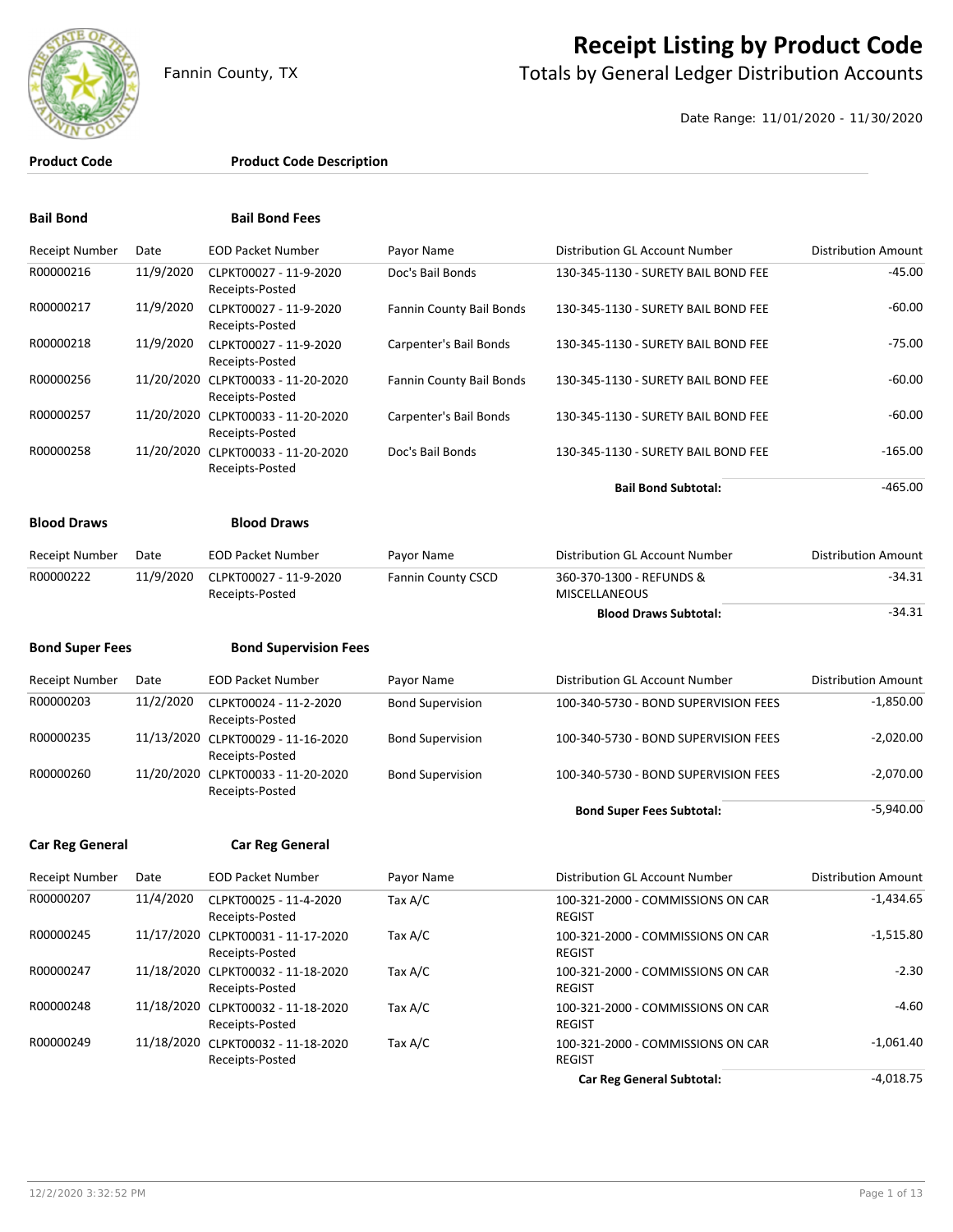| <b>Product Code</b>  |           | <b>Product Code Description</b>                       |                     |                                                   |                            |
|----------------------|-----------|-------------------------------------------------------|---------------------|---------------------------------------------------|----------------------------|
| Car Reg R&B Percenta |           | <b>Car Reg R&amp;B Percentages</b>                    |                     |                                                   |                            |
| Receipt Number       | Date      | <b>EOD Packet Number</b>                              | Payor Name          | Distribution GL Account Number                    | <b>Distribution Amount</b> |
| R00000207            | 11/4/2020 | CLPKT00025 - 11-4-2020<br>Receipts-Posted             | Tax A/C             | 240-321-3000 - COUNTY'S ADDITIONAL \$10           | $-1,195.93$                |
|                      |           |                                                       |                     | 220-321-3000 - COUNTY'S ADDITIONAL \$10           | $-1,400.66$                |
|                      |           |                                                       |                     | 230-321-3000 - COUNTY'S ADDITIONAL \$10           | $-2,100.99$                |
|                      |           |                                                       |                     | 210-321-3000 - COUNTY'S ADDITIONAL \$10           | $-1,202.42$                |
| R00000245            |           | 11/17/2020 CLPKT00031 - 11-17-2020<br>Receipts-Posted | Tax A/C             | 220-321-3000 - COUNTY'S ADDITIONAL \$10           | $-1,533.60$                |
|                      |           |                                                       |                     | 240-321-3000 - COUNTY'S ADDITIONAL \$10           | $-1,309.44$                |
|                      |           |                                                       |                     | 210-321-3000 - COUNTY'S ADDITIONAL \$10           | $-1,316.55$                |
|                      |           |                                                       |                     | 230-321-3000 - COUNTY'S ADDITIONAL \$10           | $-2,300.41$                |
| R00000247            |           | 11/18/2020 CLPKT00032 - 11-18-2020<br>Receipts-Posted | Tax A/C             | 220-321-3000 - COUNTY'S ADDITIONAL \$10           | $-2.37$                    |
|                      |           |                                                       |                     | 230-321-3000 - COUNTY'S ADDITIONAL \$10           | $-3.56$                    |
|                      |           |                                                       |                     | 240-321-3000 - COUNTY'S ADDITIONAL \$10           | $-2.03$                    |
|                      |           |                                                       |                     | 210-321-3000 - COUNTY'S ADDITIONAL \$10           | $-2.04$                    |
| R00000248            |           | 11/18/2020 CLPKT00032 - 11-18-2020<br>Receipts-Posted | Tax A/C             | 210-321-3000 - COUNTY'S ADDITIONAL \$10           | $-4.08$                    |
|                      |           |                                                       |                     | 240-321-3000 - COUNTY'S ADDITIONAL \$10           | $-4.05$                    |
|                      |           |                                                       |                     | 220-321-3000 - COUNTY'S ADDITIONAL \$10           | $-4.75$                    |
|                      |           |                                                       |                     | 230-321-3000 - COUNTY'S ADDITIONAL \$10           | $-7.12$                    |
| R00000249            |           | 11/18/2020 CLPKT00032 - 11-18-2020<br>Receipts-Posted | Tax A/C             | 210-321-3000 - COUNTY'S ADDITIONAL \$10           | $-843.73$                  |
|                      |           |                                                       |                     | 220-321-3000 - COUNTY'S ADDITIONAL \$10           | $-982.84$                  |
|                      |           |                                                       |                     | 230-321-3000 - COUNTY'S ADDITIONAL \$10           | $-1,474.25$                |
|                      |           |                                                       |                     | 240-321-3000 - COUNTY'S ADDITIONAL \$10           | $-839.18$                  |
|                      |           |                                                       |                     | Car Reg R&B Percenta Subtotal:                    | $-16,530.00$               |
| <b>Car Titles</b>    |           | <b>Commission on Car Titles</b>                       |                     |                                                   |                            |
| Receipt Number       | Date      | EOD Packet Number                                     | Payor Name          | Distribution GL Account Number                    | <b>Distribution Amount</b> |
| R00000208            | 11/4/2020 | CLPKT00025 - 11-4-2020<br>Receipts-Posted             | Tax A/C             | 100-321-2500 - COMMISSION ON CAR<br><b>TITLES</b> | $-730.00$                  |
| R00000244            |           | 11/17/2020 CLPKT00031 - 11-17-2020<br>Receipts-Posted | Tax A/C             | 100-321-2500 - COMMISSION ON CAR<br><b>TITLES</b> | $-715.00$                  |
|                      |           |                                                       |                     | <b>Car Titles Subtotal:</b>                       | $-1,445.00$                |
| <b>Cobra Health</b>  |           | <b>Payroll Cobra Health</b>                           |                     |                                                   |                            |
| Receipt Number       | Date      | <b>EOD Packet Number</b>                              | Payor Name          | Distribution GL Account Number                    | <b>Distribution Amount</b> |
| R00000204            | 11/2/2020 | CLPKT00024 - 11-2-2020<br>Receipts-Posted             | Valta J. Siebenthal | 950-370-1300 - REFUNDS &<br>MISCELLANEOUS         | $-988.96$                  |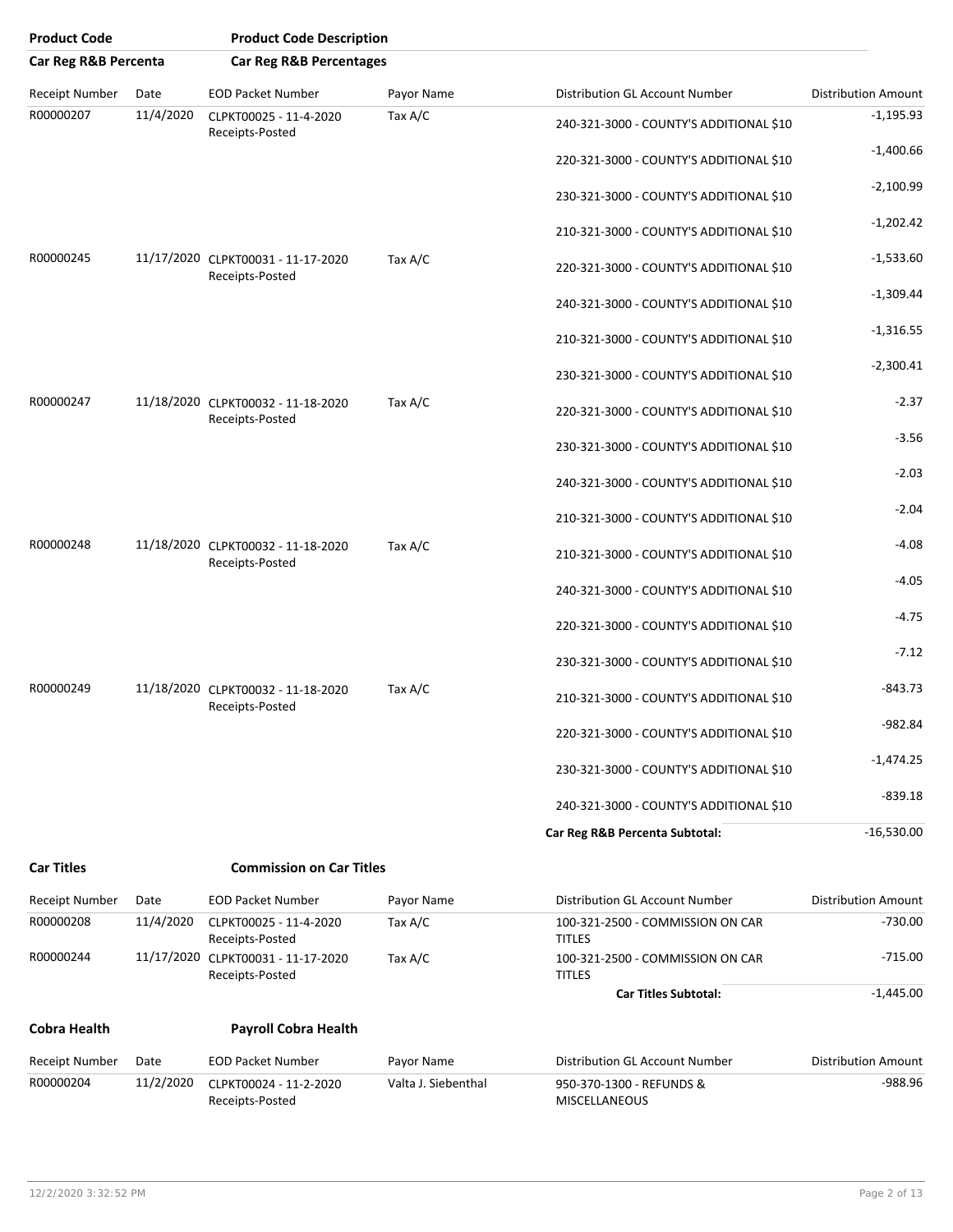| <b>Product Code</b>         |           | <b>Product Code Description</b>                       |                                    |                                                                               |                            |
|-----------------------------|-----------|-------------------------------------------------------|------------------------------------|-------------------------------------------------------------------------------|----------------------------|
| R00000274                   |           | 11/30/2020 CLPKT00036 - 11-30-2020-<br>Posted         | Valta J. Siebenthall               | 950-370-1300 - REFUNDS &<br><b>MISCELLANEOUS</b>                              | $-988.96$                  |
|                             |           |                                                       |                                    | <b>Cobra Health Subtotal:</b>                                                 | $-1,977.92$                |
| <b>Const Pct 1 Fees</b>     |           | <b>Const Pct 1 Fees</b>                               |                                    |                                                                               |                            |
| <b>Receipt Number</b>       | Date      | <b>EOD Packet Number</b>                              | Payor Name                         | Distribution GL Account Number                                                | <b>Distribution Amount</b> |
| R00000206                   | 11/4/2020 | CLPKT00025 - 11-4-2020<br>Receipts-Posted             | Constable Pct. #1                  | 100-340-5510 - CONSTABLE PCT. 1 FEES                                          | $-70.00$                   |
| R00000255                   |           | 11/20/2020 CLPKT00033 - 11-20-2020<br>Receipts-Posted | Constable Pct. #1                  | 100-340-5510 - CONSTABLE PCT. 1 FEES                                          | $-70.00$                   |
|                             |           |                                                       |                                    | <b>Const Pct 1 Fees Subtotal:</b>                                             | $-140.00$                  |
| <b>Contraband DA Fee</b>    |           | <b>Contraband Forfeiture DA Fee</b>                   |                                    |                                                                               |                            |
| <b>Receipt Number</b>       | Date      | <b>EOD Packet Number</b>                              | Payor Name                         | Distribution GL Account Number                                                | <b>Distribution Amount</b> |
| R00000213                   | 11/4/2020 | CLPKT00025 - 11-4-2020<br>Receipts-Posted             |                                    | Fannin County Sheriff Forfeitur 360-352-2000 - CONTRABAND FORFEITURE          | $-2,746.67$                |
| R00000251                   |           | 11/18/2020 CLPKT00032 - 11-18-2020<br>Receipts-Posted | Fannin County Contraband Sei:      | 360-352-2000 - CONTRABAND FORFEITURE                                          | $-954.63$                  |
|                             |           |                                                       |                                    | <b>Contraband DA Fee Subtotal:</b>                                            | $-3.701.30$                |
| <b>Contraband Forf</b>      |           | <b>Contraband Fordeiture</b>                          |                                    |                                                                               |                            |
| <b>Receipt Number</b>       | Date      | <b>EOD Packet Number</b>                              | Payor Name                         | Distribution GL Account Number                                                | <b>Distribution Amount</b> |
| R00000252                   |           | 11/18/2020 CLPKT00032 - 11-18-2020<br>Receipts-Posted |                                    | Fannin County Contraband Seiz <sub>560-352-2000</sub> - CONTRABAND FORFEITURE | $-423.12$                  |
|                             |           |                                                       |                                    | <b>Contraband Forf Subtotal:</b>                                              | $-423.12$                  |
| <b>Courthouse Restorati</b> |           | <b>THC CH Restoration</b>                             |                                    |                                                                               |                            |
| <b>Receipt Number</b>       | Date      | <b>EOD Packet Number</b>                              | Payor Name                         | Distribution GL Account Number                                                | <b>Distribution Amount</b> |
| R00000221                   | 11/9/2020 | CLPKT00027 - 11-9-2020<br>Receipts-Posted             | <b>Texas Historical Commission</b> | 670-330-5100 - COURTHOUSE RESTORATION                                         | $-85,493.49$               |
| R00000221                   | 11/9/2020 | CLPKT00027 - 11-9-2020<br>Receipts-Posted             | <b>Texas Historical Commission</b> | 670-330-5100 - COURTHOUSE RESTORATION                                         | $-1,798.41$                |
| R00000232                   |           | 11/13/2020 CLPKT00029 - 11-16-2020<br>Receipts-Posted | <b>Texas Historical Commission</b> | 670-330-5100 - COURTHOUSE RESTORATION                                         | -363,435.59                |
|                             |           |                                                       |                                    | <b>Courthouse Restorati Subtotal:</b>                                         | -450,727.49                |
| <b>Culvert General</b>      |           | <b>Culvert Permit</b>                                 |                                    |                                                                               |                            |
| <b>Receipt Number</b>       | Date      | <b>EOD Packet Number</b>                              | Payor Name                         | Distribution GL Account Number                                                | <b>Distribution Amount</b> |
| R00000219                   | 11/9/2020 | CLPKT00027 - 11-9-2020<br>Receipts-Posted             | John T. Hasset                     | 100-370-1420 - CULVERT PERMITTING<br><b>PROCESS</b>                           | $-10.00$                   |
| R00000227                   |           | 11/13/2020 CLPKT00029 - 11-16-2020<br>Receipts-Posted | Dwain Campbell                     | 100-370-1420 - CULVERT PERMITTING<br><b>PROCESS</b>                           | $-10.00$                   |
|                             |           |                                                       |                                    | <b>Culvert General Subtotal:</b>                                              | $-20.00$                   |
| <b>Culvert R&amp;B 2</b>    |           | <b>Culvert Permit</b>                                 |                                    |                                                                               |                            |
| <b>Receipt Number</b>       | Date      | <b>EOD Packet Number</b>                              | Payor Name                         | Distribution GL Account Number                                                | <b>Distribution Amount</b> |
| R00000227                   |           | 11/13/2020 CLPKT00029 - 11-16-2020<br>Receipts-Posted | Dwain Campbell                     | 220-370-1420 - CULVERT PERMITTING<br><b>PROCESS</b>                           | $-20.00$                   |
|                             |           |                                                       |                                    | <b>Culvert R&amp;B 2 Subtotal:</b>                                            | $-20.00$                   |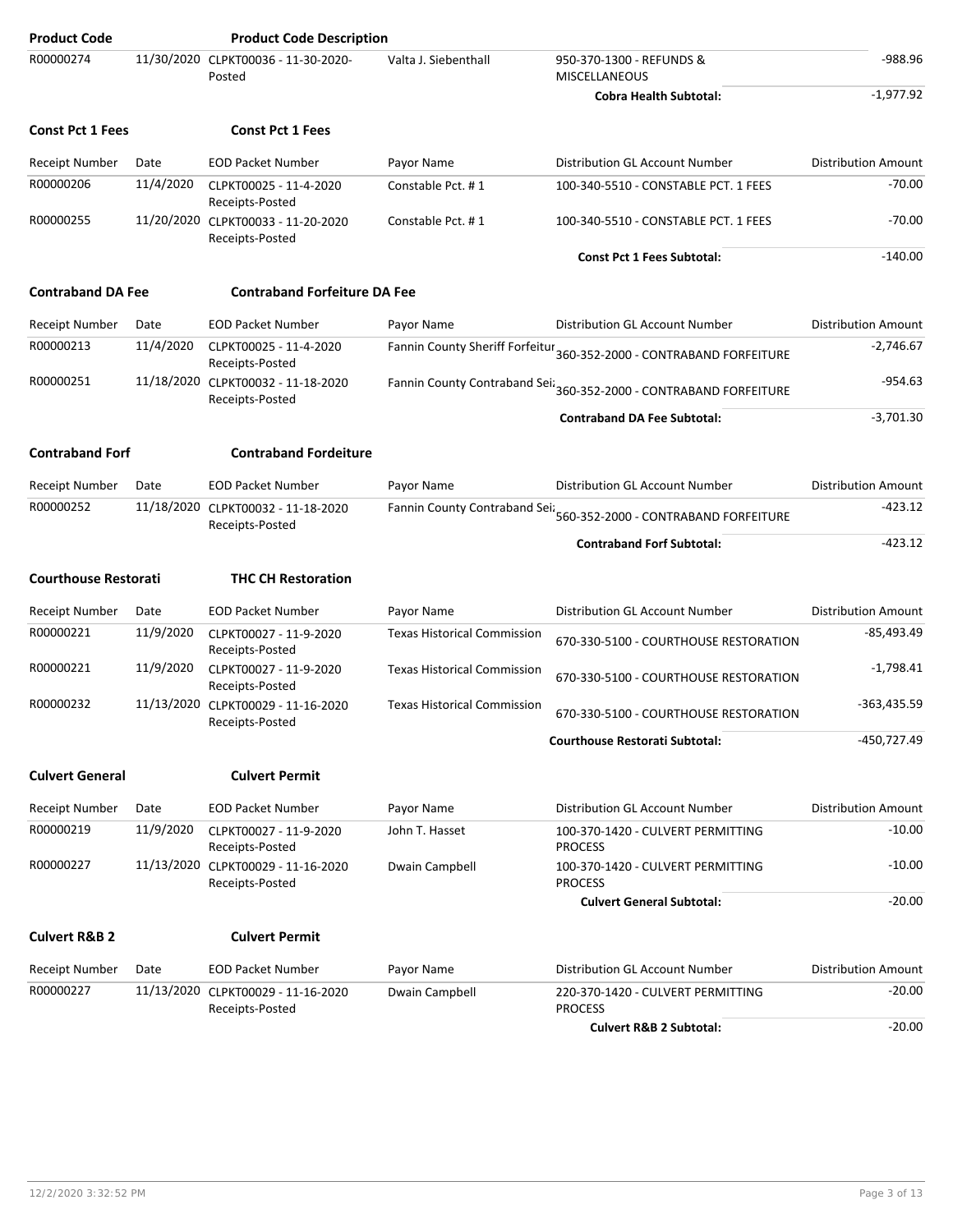| <b>Product Code</b>        |           | <b>Product Code Description</b>                       |                           |                                                     |                            |
|----------------------------|-----------|-------------------------------------------------------|---------------------------|-----------------------------------------------------|----------------------------|
| <b>Culvert R&amp;B 3</b>   |           | <b>Culvert Permit</b>                                 |                           |                                                     |                            |
| <b>Receipt Number</b>      | Date      | <b>EOD Packet Number</b>                              | Payor Name                | Distribution GL Account Number                      | <b>Distribution Amount</b> |
| R00000219                  | 11/9/2020 | CLPKT00027 - 11-9-2020<br>Receipts-Posted             | John T. Hasset            | 230-370-1420 - CULVERT PERMITTING<br><b>PROCESS</b> | $-20.00$                   |
|                            |           |                                                       |                           | <b>Culvert R&amp;B 3 Subtotal:</b>                  | $-20.00$                   |
| <b>Current Prop Tax</b>    |           | <b>Flat Amount</b>                                    |                           |                                                     |                            |
| Receipt Number             | Date      | <b>EOD Packet Number</b>                              | Payor Name                | <b>Distribution GL Account Number</b>               | <b>Distribution Amount</b> |
| R00000214                  | 11/6/2020 | CLPKT00026 - 11-6-2020<br>Receipts-Posted             | <b>Appraisal District</b> | 600-310-1100 - CURRENT TAXES                        | $-22,184.97$               |
| R00000230                  |           | 11/13/2020 CLPKT00029 - 11-16-2020<br>Receipts-Posted | <b>Appraisal District</b> | 600-310-1100 - CURRENT TAXES                        | $-23,343.48$               |
| R00000254                  |           | 11/20/2020 CLPKT00033 - 11-20-2020<br>Receipts-Posted | <b>Appraisal District</b> | 600-310-1100 - CURRENT TAXES                        | $-13,499.60$               |
| R00000273                  |           | 11/30/2020 CLPKT00036 - 11-30-2020-<br>Posted         | <b>Appraisal District</b> | 600-310-1100 - CURRENT TAXES                        | $-20,091.34$               |
|                            |           |                                                       |                           | <b>Current Prop Tax Subtotal:</b>                   | $-79,119.39$               |
| <b>Current Prop Taxes</b>  |           | <b>Current Prop Taxes</b>                             |                           |                                                     |                            |
| Receipt Number             | Date      | <b>EOD Packet Number</b>                              | Payor Name                | Distribution GL Account Number                      | <b>Distribution Amount</b> |
| R00000214                  | 11/6/2020 | CLPKT00026 - 11-6-2020                                | <b>Appraisal District</b> | 210-310-1100 - CURRENT TAXES                        | $-9,269.57$                |
|                            |           | Receipts-Posted                                       |                           | 230-310-1100 - CURRENT TAXES                        | $-16,198.49$               |
|                            |           |                                                       |                           | 220-310-1100 - CURRENT TAXES                        | $-10,799.68$               |
|                            |           |                                                       |                           | 240-310-1100 - CURRENT TAXES                        | $-9,222.01$                |
|                            |           |                                                       |                           | 100-310-1100 - CURRENT TAXES                        | $-161,281.83$              |
| R00000230                  |           | 11/13/2020 CLPKT00029 - 11-16-2020                    | <b>Appraisal District</b> | 210-310-1100 - CURRENT TAXES                        | $-9,813.63$                |
|                            |           | Receipts-Posted                                       |                           | 100-310-1100 - CURRENT TAXES                        | $-170,747.98$              |
|                            |           |                                                       |                           | 220-310-1100 - CURRENT TAXES                        | $-11,433.55$               |
|                            |           |                                                       |                           | 230-310-1100 - CURRENT TAXES                        | $-17,149.23$               |
|                            |           |                                                       |                           | 240-310-1100 - CURRENT TAXES                        | $-9,763.28$                |
| R00000254                  |           | 11/20/2020 CLPKT00033 - 11-20-2020                    | <b>Appraisal District</b> | 220-310-1100 - CURRENT TAXES                        | $-6,540.94$                |
|                            |           | Receipts-Posted                                       |                           | 230-310-1100 - CURRENT TAXES                        | $-9,810.78$                |
|                            |           |                                                       |                           | 100-310-1100 - CURRENT TAXES                        | $-97,682.00$               |
|                            |           |                                                       |                           | 210-310-1100 - CURRENT TAXES                        | $-5,614.21$                |
|                            |           |                                                       |                           | 240-310-1100 - CURRENT TAXES                        | $-5,585.41$                |
| R00000273                  |           | 11/30/2020 CLPKT00036 - 11-30-2020-                   | <b>Appraisal District</b> | 210-310-1100 - CURRENT TAXES                        | $-8,365.85$                |
|                            |           | Posted                                                |                           | 220-310-1100 - CURRENT TAXES                        | $-9,746.78$                |
|                            |           |                                                       |                           | 100-310-1100 - CURRENT TAXES                        | $-145,557.97$              |
|                            |           |                                                       |                           | 230-310-1100 - CURRENT TAXES                        | $-14,619.24$               |
|                            |           |                                                       |                           | 240-310-1100 - CURRENT TAXES                        | $-8,322.93$                |
|                            |           |                                                       |                           | <b>Current Prop Taxes Subtotal:</b>                 | -737,525.36                |
| <b>Delinquent Prop Tax</b> |           | <b>Flat Amount</b>                                    |                           |                                                     |                            |
| Receipt Number             | Date      | <b>EOD Packet Number</b>                              | Payor Name                | Distribution GL Account Number                      | <b>Distribution Amount</b> |
| R00000214                  | 11/6/2020 | CLPKT00026 - 11-6-2020<br>Receipts-Posted             | <b>Appraisal District</b> | 600-310-1200 - DELINQUENT TAXES                     | $-1,567.01$                |
| R00000230                  |           | 11/13/2020 CLPKT00029 - 11-16-2020<br>Receipts-Posted | <b>Appraisal District</b> | 600-310-1200 - DELINQUENT TAXES                     | $-315.12$                  |
| R00000254                  |           | 11/20/2020 CLPKT00033 - 11-20-2020<br>Receipts-Posted | <b>Appraisal District</b> | 600-310-1200 - DELINQUENT TAXES                     | $-227.50$                  |
| R00000273                  |           | 11/30/2020 CLPKT00036 - 11-30-2020-<br>Posted         | <b>Appraisal District</b> | 600-310-1200 - DELINQUENT TAXES                     | $-476.89$                  |
|                            |           |                                                       |                           | <b>Delinquent Prop Tax Subtotal:</b>                | $-2,586.52$                |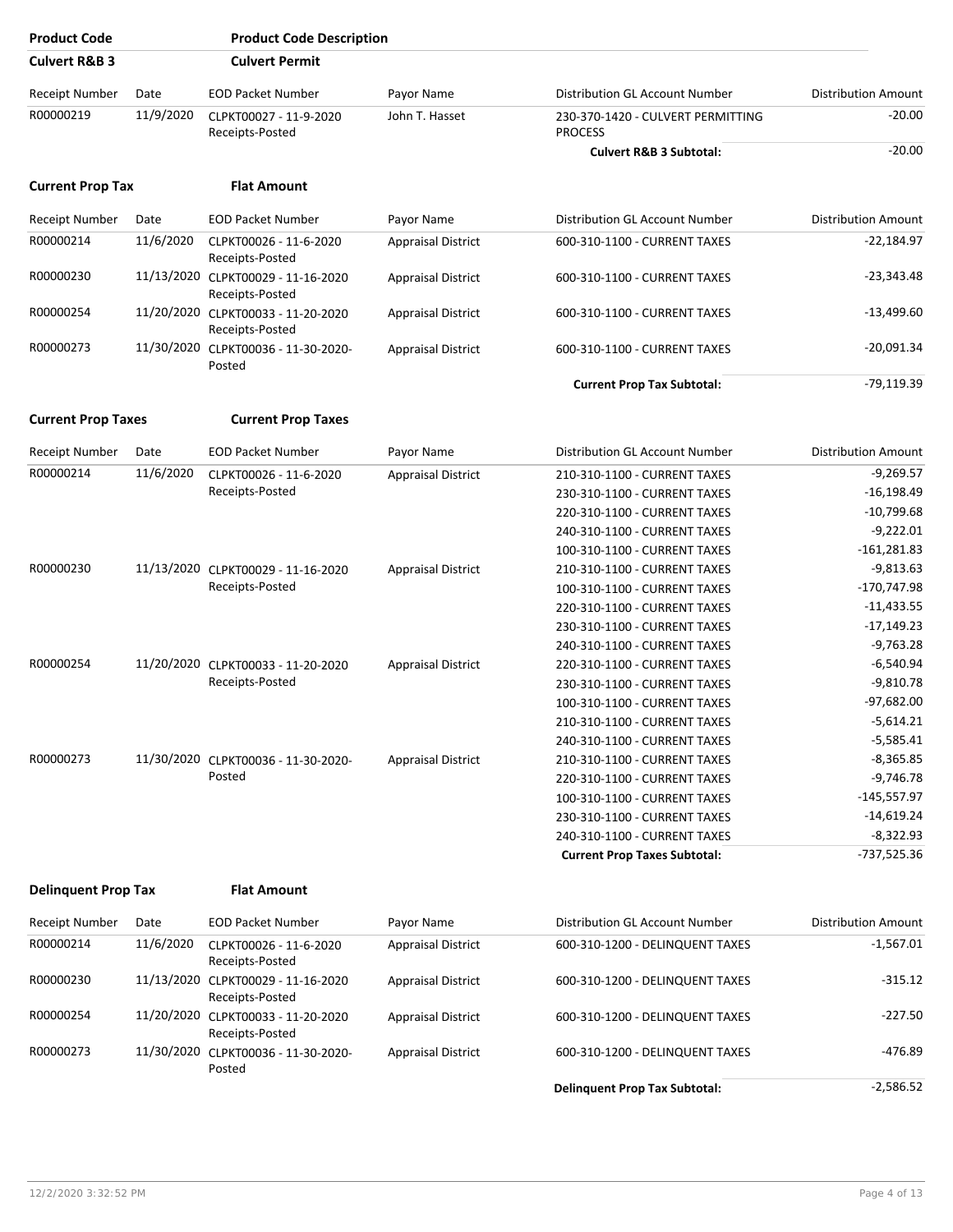| <b>Product Code</b>         |           | <b>Product Code Description</b>                       |                           |                                       |                                 |
|-----------------------------|-----------|-------------------------------------------------------|---------------------------|---------------------------------------|---------------------------------|
| <b>Delinguent Prop Taxe</b> |           | <b>Delinguent Prop Taxes</b>                          |                           |                                       |                                 |
| <b>Receipt Number</b>       | Date      | <b>EOD Packet Number</b>                              | Payor Name                | Distribution GL Account Number        | <b>Distribution Amount</b>      |
| R00000214                   | 11/6/2020 | CLPKT00026 - 11-6-2020                                | <b>Appraisal District</b> | 220-310-1200 - DELINQUENT TAXES       | $-1,188.30$                     |
|                             |           | Receipts-Posted                                       |                           | 230-310-1200 - DELINQUENT TAXES       | $-1,782.34$                     |
|                             |           |                                                       |                           | 210-310-1200 - DELINQUENT TAXES       | $-1,019.94$                     |
|                             |           |                                                       |                           | 240-310-1200 - DELINQUENT TAXES       | $-1,014.71$                     |
|                             |           |                                                       |                           | 100-310-1200 - DELINQUENT TAXES       | $-17,746.01$                    |
| R00000230                   |           | 11/13/2020 CLPKT00029 - 11-16-2020<br>Receipts-Posted | <b>Appraisal District</b> | 230-310-1200 - DELINQUENT TAXES       | $-498.98$                       |
|                             |           |                                                       |                           | 220-310-1200 - DELINQUENT TAXES       | $-332.68$                       |
|                             |           |                                                       |                           | 240-310-1200 - DELINQUENT TAXES       | $-284.08$                       |
|                             |           |                                                       |                           | 100-310-1200 - DELINQUENT TAXES       | $-4,968.16$                     |
|                             |           |                                                       |                           |                                       | 210-310-1200 - DELINQUENT TAXES |
| R00000254                   |           | 11/20/2020 CLPKT00033 - 11-20-2020                    | <b>Appraisal District</b> | 210-310-1200 - DELINQUENT TAXES       | $-445.34$                       |
|                             |           | Receipts-Posted                                       |                           | 220-310-1200 - DELINQUENT TAXES       | $-518.85$                       |
|                             |           |                                                       |                           | 240-310-1200 - DELINQUENT TAXES       | $-443.05$                       |
|                             |           |                                                       |                           | 230-310-1200 - DELINQUENT TAXES       | $-778.23$                       |
|                             |           |                                                       |                           | 100-310-1200 - DELINQUENT TAXES       | $-7,748.48$                     |
| R00000273                   |           | 11/30/2020 CLPKT00036 - 11-30-2020-                   | <b>Appraisal District</b> | 210-310-1200 - DELINQUENT TAXES       | $-379.92$                       |
|                             |           | Posted                                                |                           | 230-310-1200 - DELINQUENT TAXES       | $-663.91$                       |
|                             |           |                                                       |                           | 100-310-1200 - DELINQUENT TAXES       | $-6,610.25$                     |
|                             |           |                                                       |                           | 240-310-1200 - DELINQUENT TAXES       | $-377.97$                       |
|                             |           |                                                       |                           | 220-310-1200 - DELINQUENT TAXES       | $-442.63$                       |
|                             |           |                                                       |                           | <b>Delinquent Prop Taxe Subtotal:</b> | $-47,529.37$                    |

**Donations Lake Fannin Donations**

| Receipt Number | Date       | <b>EOD Packet Number</b>                              | Payor Name                | Distribution GL Account Number | <b>Distribution Amount</b> |
|----------------|------------|-------------------------------------------------------|---------------------------|--------------------------------|----------------------------|
| R00000238      |            | 11/16/2020 CLPKT00030 - 11-16-2020<br>Receipts-Posted | Alicis R. Whipple         | 850-370-1500 - DONATIONS       | $-100.00$                  |
| R00000239      | 11/16/2020 | CLPKT00030 - 11-16-2020<br>Receipts-Posted            | David Keene               | 850-370-1500 - DONATIONS       | $-200.00$                  |
| R00000240      |            | 11/16/2020 CLPKT00030 - 11-16-2020<br>Receipts-Posted | Thomas A. Gaedtke         | 850-370-1500 - DONATIONS       | $-320.00$                  |
| R00000241      | 11/16/2020 | CLPKT00030 - 11-16-2020<br>Receipts-Posted            | James R. Moore            | 850-370-1500 - DONATIONS       | $-200.00$                  |
| R00000242      | 11/16/2020 | CLPKT00030 - 11-16-2020<br>Receipts-Posted            | Edwina Lane               | 850-370-1500 - DONATIONS       | $-40.00$                   |
| R00000243      | 11/16/2020 | CLPKT00030 - 11-16-2020<br>Receipts-Posted            | <b>Volunteer Donation</b> | 850-370-1500 - DONATIONS       | $-20.00$                   |
| R00000246      | 11/18/2020 | CLPKT00032 - 11-18-2020<br>Receipts-Posted            | <b>Volunteer Donation</b> | 850-370-1500 - DONATIONS       | $-60.00$                   |
| R00000253      | 11/20/2020 | CLPKT00033 - 11-20-2020<br>Receipts-Posted            | Lake Fannin Donations     | 850-370-1500 - DONATIONS       | $-60.00$                   |
| R00000262      | 11/23/2020 | CLPKT00034 - 11-23-2020<br>Receipts-Posted            | <b>Volunteer Donation</b> | 850-370-1500 - DONATIONS       | $-20.00$                   |
| R00000263      | 11/23/2020 | CLPKT00034 - 11-23-2020<br>Receipts-Posted            | Cheryl Youree             | 850-370-1500 - DONATIONS       | $-20.00$                   |
|                |            |                                                       |                           | <b>Donations Subtotal:</b>     | $-1,040.00$                |

### **Jail Pay Phone Commi Jail Pay Phone Commi**

| Receipt Number | Date | EOD Packet Number                                     | Pavor Name | Distribution GL Account Number                     | Distribution Amount |
|----------------|------|-------------------------------------------------------|------------|----------------------------------------------------|---------------------|
| R00000224      |      | 11/10/2020 CLPKT00028 - 11-10-2020<br>Receipts-Posted | Securus    | 100-319-4200 - JAIL PAY PHONE<br><b>COMMISSION</b> | -31,726.19          |
|                |      |                                                       |            | Jail Pay Phone Commi Subtotal:                     | -31,726.19          |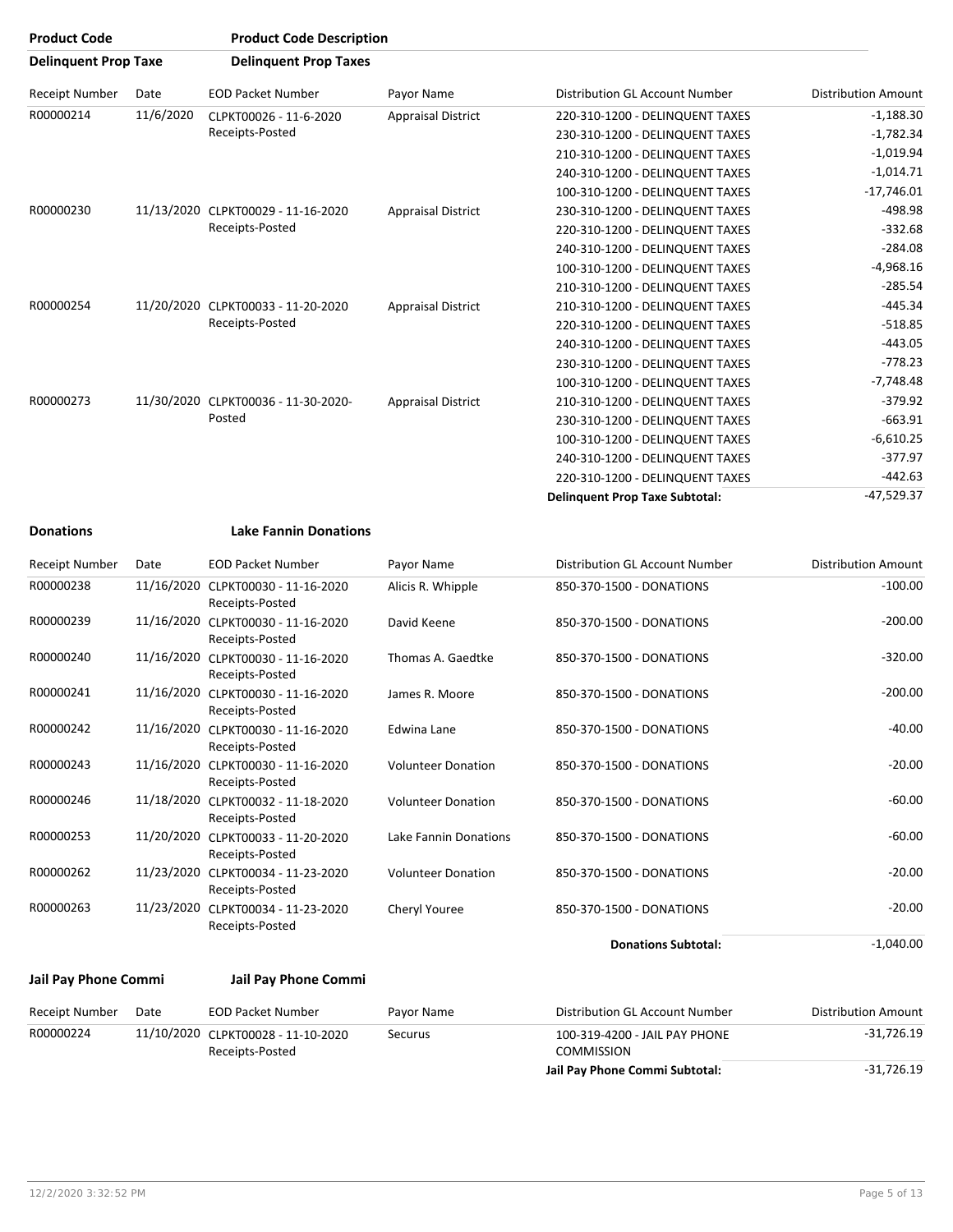| <b>Product Code</b>         |           | <b>Product Code Description</b>                       |                               |                                                                                            |                            |
|-----------------------------|-----------|-------------------------------------------------------|-------------------------------|--------------------------------------------------------------------------------------------|----------------------------|
| <b>Juror Reimb</b>          |           | <b>Juror Reimbursement</b>                            |                               |                                                                                            |                            |
| Receipt Number              | Date      | <b>EOD Packet Number</b>                              | Payor Name                    | Distribution GL Account Number                                                             | <b>Distribution Amount</b> |
| R00000267                   |           | 11/23/2020 CLPKT00034 - 11-23-2020<br>Receipts-Posted |                               | Comptroller - Judiciary Section 100-370-1390 - STATE JUROR REIMB.FEE                       | $-646.00$                  |
|                             |           |                                                       |                               | <b>Juror Reimb Subtotal:</b>                                                               | $-646.00$                  |
| <b>Juv Prob Court Costs</b> |           | <b>Juv Prob Court Costs</b>                           |                               |                                                                                            |                            |
| Receipt Number              | Date      | <b>EOD Packet Number</b>                              | Payor Name                    | Distribution GL Account Number                                                             | <b>Distribution Amount</b> |
| R00000212                   | 11/4/2020 | CLPKT00025 - 11-4-2020<br>Receipts-Posted             | Juvenile Probation            | 891-340-5770 - JUVENILE PROBATION<br><b>COURT COSTS</b>                                    | $-20.00$                   |
| R00000212                   | 11/4/2020 | CLPKT00025 - 11-4-2020<br>Receipts-Posted             | Juvenile Probation            | 891-340-5770 - JUVENILE PROBATION<br><b>COURT COSTS</b>                                    | $-20.00$                   |
|                             |           |                                                       |                               | <b>Juv Prob Court Costs Subtotal:</b>                                                      | $-40.00$                   |
| <b>Juv Prob Fees</b>        |           | <b>Juv Prob Fees</b>                                  |                               |                                                                                            |                            |
| Receipt Number              | Date      | <b>EOD Packet Number</b>                              | Payor Name                    | Distribution GL Account Number                                                             | <b>Distribution Amount</b> |
| R00000265                   |           | 11/23/2020 CLPKT00034 - 11-23-2020<br>Receipts-Posted | Juvenile Probation            | 891-340-5750 - JUVENILE PROBATION FEES                                                     | $-30.00$                   |
|                             |           |                                                       |                               | <b>Juv Prob Fees Subtotal:</b>                                                             | $-30.00$                   |
| <b>Juv Prob Reimb of Ex</b> |           | <b>Juv Prob Reimb of Expenses</b>                     |                               |                                                                                            |                            |
| Receipt Number              | Date      | <b>EOD Packet Number</b>                              | Payor Name                    | Distribution GL Account Number                                                             | <b>Distribution Amount</b> |
| R00000212                   | 11/4/2020 | CLPKT00025 - 11-4-2020<br>Receipts-Posted             | Juvenile Probation            | 891-340-5790 - REIMBURSEMENT OF<br><b>EXPENSES</b>                                         | $-69.08$                   |
| R00000212                   | 11/4/2020 | CLPKT00025 - 11-4-2020<br>Receipts-Posted             | Juvenile Probation            | 891-340-5790 - REIMBURSEMENT OF<br><b>EXPENSES</b>                                         | $-97.34$                   |
|                             |           |                                                       |                               | Juv Prob Reimb of Ex Subtotal:                                                             | $-166.42$                  |
| <b>Juv Prob Restitution</b> |           | <b>Juv Prob Restitution</b>                           |                               |                                                                                            |                            |
| Receipt Number              | Date      | <b>EOD Packet Number</b>                              | Payor Name                    | Distribution GL Account Number                                                             | <b>Distribution Amount</b> |
| R00000209                   | 11/4/2020 | CLPKT00025 - 11-4-2020<br>Receipts-Posted             | Juvenile Probation            | 891-340-5760 - JUVENILE PROBATION<br><b>RESTITUTION</b>                                    | $-200.00$                  |
| R00000264                   |           | 11/23/2020 CLPKT00034 - 11-23-2020<br>Receipts-Posted | Juvenile Probation            | 891-340-5760 - JUVENILE PROBATION<br><b>RESTITUTION</b>                                    | $-250.00$                  |
|                             |           |                                                       |                               | <b>Juv Prob Restitution Subtotal:</b>                                                      | $-450.00$                  |
| Lake Bois D'Arc Vehi        |           | Vehicle and Equip. Sheriff's Dept.                    |                               |                                                                                            |                            |
| Receipt Number              | Date      | <b>EOD Packet Number</b>                              | Payor Name                    | Distribution GL Account Number                                                             | <b>Distribution Amount</b> |
| R00000237                   |           | 11/13/2020 CLPKT00029 - 11-16-2020<br>Receipts-Posted |                               | North Texas Municipal Water [562-319-1860 - VEHICLE OR SPEC EQUIP INC<br>YEAR <sub>2</sub> | $-276,000.00$              |
|                             |           |                                                       |                               | Lake Bois D'Arc Vehi Subtotal:                                                             | $-276,000.00$              |
| Lake Bois D'Arc Yr 2        |           | Year 2 Sheriff's Dept.                                |                               |                                                                                            |                            |
| Receipt Number              | Date      | <b>EOD Packet Number</b>                              | Payor Name                    | Distribution GL Account Number                                                             | <b>Distribution Amount</b> |
| R00000237                   |           | 11/13/2020 CLPKT00029 - 11-16-2020<br>Receipts-Posted | North Texas Municipal Water I | 562-319-1840 - PERSONNEL INCOME YEAR 2                                                     | $-121,500.00$              |
|                             |           |                                                       |                               | Lake Bois D'Arc Yr 2 Subtotal:                                                             | $-121,500.00$              |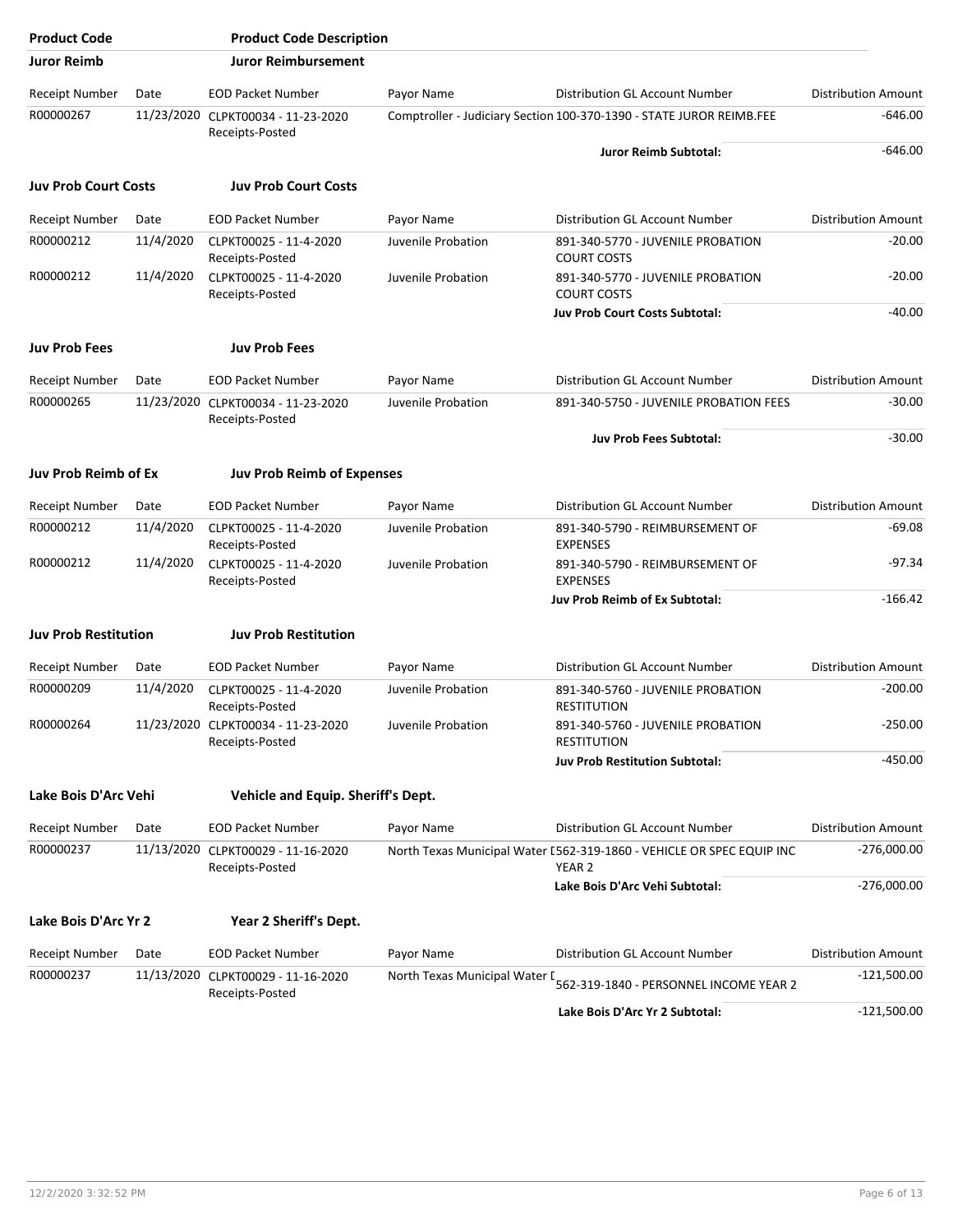| <b>Product Code</b>       |           | <b>Product Code Description</b>                       |                              |                                                                                     |                            |
|---------------------------|-----------|-------------------------------------------------------|------------------------------|-------------------------------------------------------------------------------------|----------------------------|
| Lake Bois D'Arc Yr 3      |           | Year 3                                                |                              |                                                                                     |                            |
| <b>Receipt Number</b>     | Date      | <b>EOD Packet Number</b>                              | Payor Name                   | Distribution GL Account Number                                                      | <b>Distribution Amount</b> |
| R00000237                 |           | 11/13/2020 CLPKT00029 - 11-16-2020<br>Receipts-Posted |                              | North Texas Municipal Water [810-318-1830 - YEAR 3 PAYMENT                          | $-100,000.00$              |
|                           |           |                                                       |                              | Lake Bois D'Arc Yr 3 Subtotal:                                                      | $-100,000.00$              |
| <b>Legend Bank 100</b>    |           | <b>Interest</b>                                       |                              |                                                                                     |                            |
| <b>Receipt Number</b>     | Date      | <b>EOD Packet Number</b>                              | Payor Name                   | Distribution GL Account Number                                                      | <b>Distribution Amount</b> |
| R00000226                 |           | 11/13/2020 CLPKT00029 - 11-16-2020<br>Receipts-Posted | Fannin County Health Insp.   | 100-360-1000 - INTEREST EARNINGS                                                    | $-0.07$                    |
|                           |           |                                                       |                              | Legend Bank 100 Subtotal:                                                           | $-0.07$                    |
| Longevity                 |           | <b>Longevity Asst DA</b>                              |                              |                                                                                     |                            |
| <b>Receipt Number</b>     | Date      | <b>EOD Packet Number</b>                              | Payor Name                   | Distribution GL Account Number                                                      | <b>Distribution Amount</b> |
| R00000211                 | 11/4/2020 | CLPKT00025 - 11-4-2020                                |                              | Comptroller - Judiciary Section 100-370-1510 - ASST. DA LONGEVITY PAY               | $-1,380.00$                |
|                           |           | Receipts-Posted                                       |                              | <b>Longevity Subtotal:</b>                                                          | $-1,380.00$                |
| <b>Membership Fees</b>    |           | Lake Fannin Volunteer Membership Fees                 |                              |                                                                                     |                            |
| Receipt Number            | Date      | <b>EOD Packet Number</b>                              | Payor Name                   | Distribution GL Account Number                                                      | <b>Distribution Amount</b> |
| R00000210                 | 11/4/2020 | CLPKT00025 - 11-4-2020<br>Receipts-Posted             | Michael J. Durbin            | 850-370-1830 - VOLUNTEER MEMBERSHIP<br><b>FEES</b>                                  | $-100.00$                  |
|                           |           |                                                       |                              | <b>Membership Fees Subtotal:</b>                                                    | $-100.00$                  |
| <b>PILT Upper Trinity</b> |           | <b>Upper Trinity</b>                                  |                              |                                                                                     |                            |
| Receipt Number            | Date      | <b>EOD Packet Number</b>                              | Payor Name                   | Distribution GL Account Number                                                      | <b>Distribution Amount</b> |
| R00000225                 |           | 11/10/2020 CLPKT00028 - 11-10-2020<br>Receipts-Posted |                              | Upper Trinity Regional Water [220-318-1210 - PAY N LIEU TAX/UPPER<br><b>TRINITY</b> | -639.17                    |
|                           |           |                                                       |                              | 600-318-1210 - PAY N LIEU TAX/UPPER<br><b>TRINITY</b>                               | -489.60                    |
|                           |           |                                                       |                              | 100-318-1210 - PAY N LIEU TAX/UPPER<br><b>TRINITY</b>                               | $-9,057.61$                |
|                           |           |                                                       |                              | 230-318-1210 - PAY N LIEU TAX/UPPER<br><b>TRINITY</b>                               | $-958.88$                  |
|                           |           |                                                       |                              | 240-318-1210 - PAY N LIEU TAX/UPPER<br><b>TRINITY</b>                               | -545.90                    |
|                           |           |                                                       |                              | 210-318-1210 - PAY N LIEU TAX/UPPER<br><b>TRINITY</b>                               | -548.84                    |
|                           |           |                                                       |                              | <b>PILT Upper Trinity Subtotal:</b>                                                 | $-12,240.00$               |
| <b>Refunds General</b>    |           | <b>Refunds and Miscellaneous</b>                      |                              |                                                                                     |                            |
| Receipt Number            | Date      | <b>EOD Packet Number</b>                              | Payor Name                   | Distribution GL Account Number                                                      | <b>Distribution Amount</b> |
| R00000271                 |           | 11/24/2020 CLPKT00035 - 11-24-2020<br>Receipts-Posted | Albert G. Brown, Trustee     | 100-370-1300 - REFUNDS &<br><b>MISCELLANEOUS</b>                                    | $-10.00$                   |
|                           |           |                                                       |                              | <b>Refunds General Subtotal:</b>                                                    | $-10.00$                   |
| Refunds R&B #3            |           | Refunds R&B #3                                        |                              |                                                                                     |                            |
| Receipt Number            | Date      | <b>EOD Packet Number</b>                              | Payor Name                   | Distribution GL Account Number                                                      | <b>Distribution Amount</b> |
| R00000272                 |           | 11/30/2020 CLPKT00036 - 11-30-2020-<br>Posted         | Paris Iron & Metal Co., Inc. | 230-370-1300 - REFUNDS &<br><b>MISCELLANEOUS</b>                                    | $-287.10$                  |
|                           |           |                                                       |                              | Refunds R&B #3 Subtotal:                                                            | $-287.10$                  |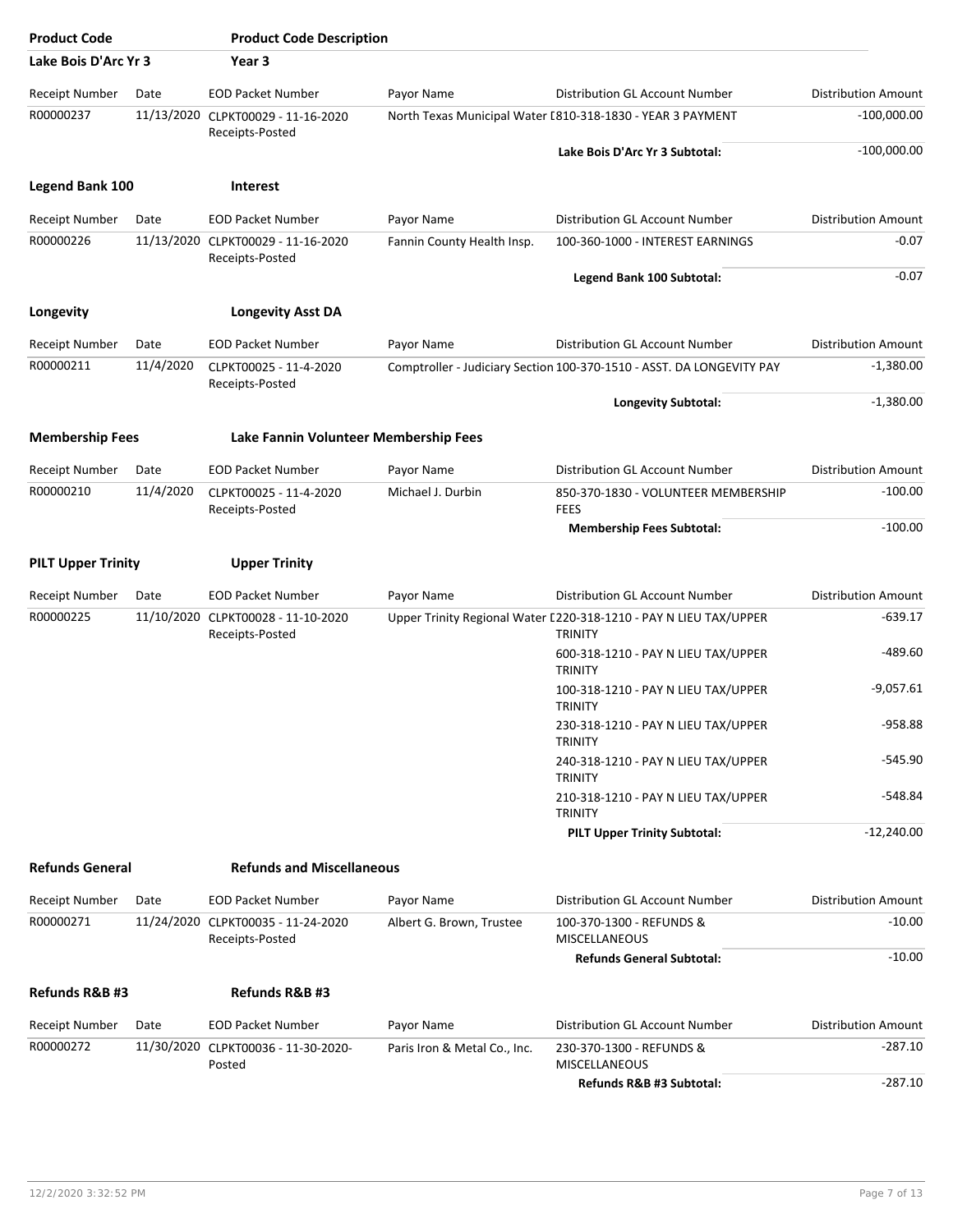| <b>Product Code</b>         |           | <b>Product Code Description</b>                       |                          |                                                     |                            |
|-----------------------------|-----------|-------------------------------------------------------|--------------------------|-----------------------------------------------------|----------------------------|
| <b>Reimb of materials 1</b> |           | <b>Reimb of materials 1</b>                           |                          |                                                     |                            |
| <b>Receipt Number</b>       | Date      | <b>EOD Packet Number</b>                              | Payor Name               | Distribution GL Account Number                      | <b>Distribution Amount</b> |
| R00000270                   |           | 11/24/2020 CLPKT00035 - 11-24-2020<br>Receipts-Posted | S. I. Moore              | 210-370-1450 - REIMBURSEMENT OF<br><b>MATERIALS</b> | $-500.00$                  |
|                             |           |                                                       |                          | <b>Reimb of materials 1 Subtotal:</b>               | $-500.00$                  |
| <b>Reimb of materials 2</b> |           | <b>Reimb of materials 2</b>                           |                          |                                                     |                            |
| <b>Receipt Number</b>       | Date      | <b>EOD Packet Number</b>                              | Payor Name               | Distribution GL Account Number                      | <b>Distribution Amount</b> |
| R00000250                   |           | 11/18/2020 CLPKT00032 - 11-18-2020<br>Receipts-Posted | Mark Elliott             | 220-370-1450 - REIMBURSEMENT OF<br><b>MATERIALS</b> | $-75.00$                   |
|                             |           |                                                       |                          | <b>Reimb of materials 2 Subtotal:</b>               | $-75.00$                   |
| <b>Reimb of materials 3</b> |           | <b>Reimb of materials 3</b>                           |                          |                                                     |                            |
| <b>Receipt Number</b>       | Date      | <b>EOD Packet Number</b>                              | Payor Name               | Distribution GL Account Number                      | <b>Distribution Amount</b> |
| R00000215                   | 11/6/2020 | CLPKT00026 - 11-6-2020<br>Receipts-Posted             | Jones Cattle Company LLC | 230-370-1450 - REIMBURSEMENT OF<br><b>MATERIALS</b> | $-422.00$                  |
| R00000261                   |           | 11/23/2020 CLPKT00034 - 11-23-2020<br>Receipts-Posted | City of Honey Grove      | 230-370-1450 - REIMBURSEMENT OF<br><b>MATERIALS</b> | $-72.53$                   |
|                             |           |                                                       |                          | Reimb of materials 3 Subtotal:                      | $-494.53$                  |
| Rent                        |           | <b>Rent Verizon Tower</b>                             |                          |                                                     |                            |
| <b>Receipt Number</b>       | Date      | <b>EOD Packet Number</b>                              | Payor Name               | Distribution GL Account Number                      | <b>Distribution Amount</b> |
| R00000268                   |           | 11/23/2020 CLPKT00034 - 11-23-2020<br>Receipts-Posted | American Tower           | 100-370-1150 - RENT- VERIZON TOWER                  | $-1,064.61$                |
|                             |           |                                                       |                          | <b>Rent Subtotal:</b>                               | $-1,064.61$                |
| <b>Rental Fee</b>           |           | Lake Fannin Rental Fee                                |                          |                                                     |                            |
| <b>Receipt Number</b>       | Date      | <b>EOD Packet Number</b>                              | Payor Name               | Distribution GL Account Number                      | <b>Distribution Amount</b> |
| R00000220                   | 11/9/2020 | CLPKT00027 - 11-9-2020<br>Receipts-Posted             | Michael J. Durbin        | 850-370-1850 - RENTAL FEE                           | $-75.00$                   |
|                             |           |                                                       |                          | <b>Rental Fee Subtotal:</b>                         | $-75.00$                   |
| Sale of Recycl R&B 4        |           | Recyled Mat. R&B 4                                    |                          |                                                     |                            |
| Receipt Number              | Date      | <b>EOD Packet Number</b>                              | Payor Name               | Distribution GL Account Number                      | <b>Distribution Amount</b> |
| R00000231                   |           | 11/13/2020 CLPKT00029 - 11-16-2020<br>Receipts-Posted | 69 Metal Recyclers       | 240-370-1460 - SALE OF RECYCLED<br><b>MATERIALS</b> | $-271.00$                  |
|                             |           |                                                       |                          | Sale of Recycl R&B 4 Subtotal:                      | $-271.00$                  |
| <b>Sales Tax</b>            |           | <b>Sales Tax</b>                                      |                          |                                                     |                            |
| Receipt Number              | Date      | <b>EOD Packet Number</b>                              | Payor Name               | Distribution GL Account Number                      | <b>Distribution Amount</b> |
| R00000234                   |           | 11/13/2020 CLPKT00029 - 11-16-2020                    | Comptroller              | 210-318-1600 - SALES TAX REVENUES                   | $-6,311.24$                |
|                             |           | Receipts-Posted                                       |                          | 220-318-1600 - SALES TAX REVENUES                   | $-7,349.98$                |
|                             |           |                                                       |                          | 100-318-1600 - SALES TAX REVENUES                   | $-109,785.20$              |
|                             |           |                                                       |                          | 230-318-1600 - SALES TAX REVENUES                   | $-11,026.38$               |
|                             |           |                                                       |                          | 240-318-1600 - SALES TAX REVENUES                   | $-6,277.46$                |
|                             |           |                                                       |                          | <b>Sales Tax Subtotal:</b>                          | $-140,750.26$              |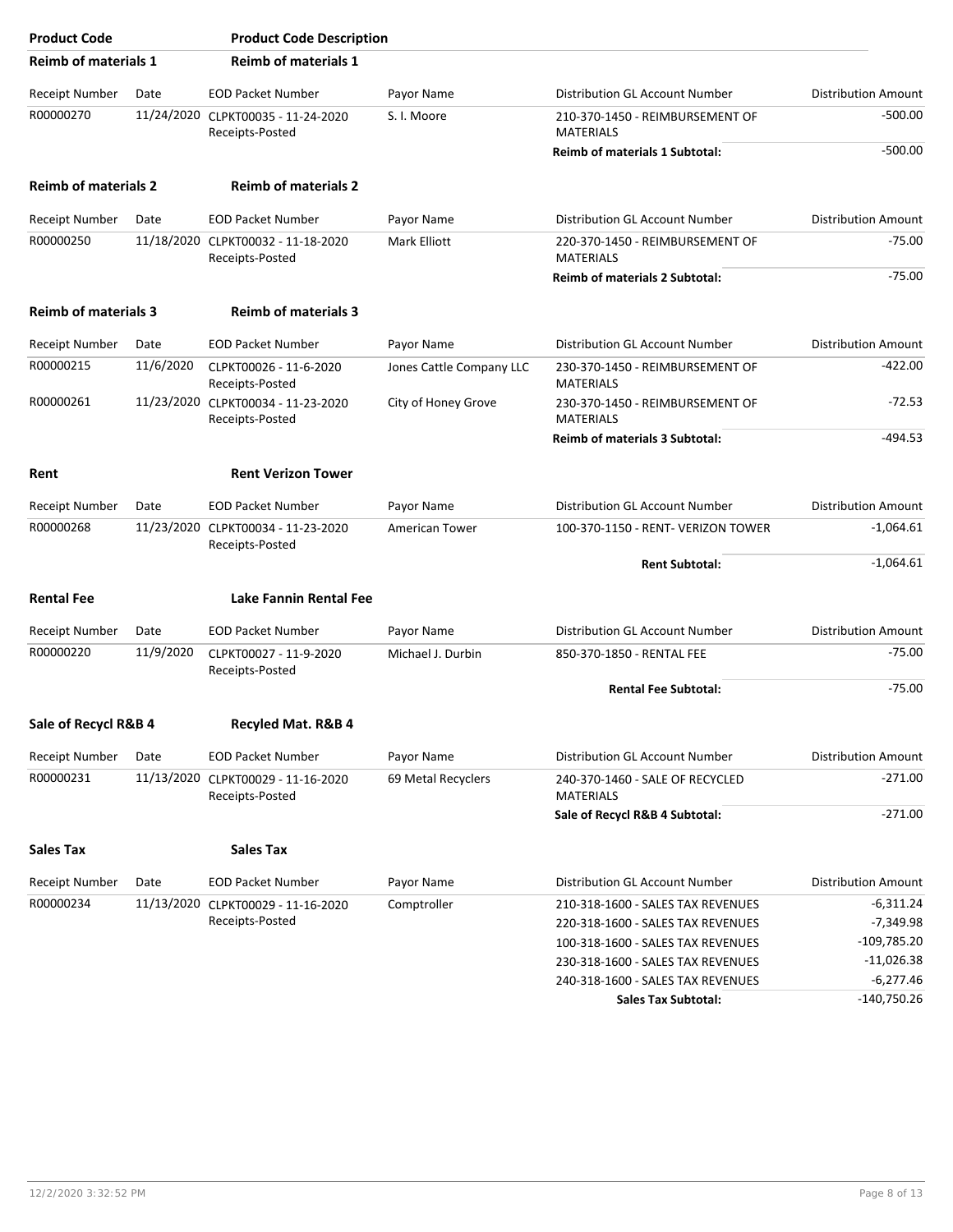| <b>Product Code</b>         |            | <b>Product Code Description</b>                       |                                 |                                                      |                            |
|-----------------------------|------------|-------------------------------------------------------|---------------------------------|------------------------------------------------------|----------------------------|
| Sewage Permits/Insp.        |            | Sewage Permits/Insp.                                  |                                 |                                                      |                            |
| Receipt Number              | Date       | <b>EOD Packet Number</b>                              | Payor Name                      | Distribution GL Account Number                       | <b>Distribution Amount</b> |
| R00000226                   |            | 11/13/2020 CLPKT00029 - 11-16-2020<br>Receipts-Posted | Fannin County Health Insp.      | 100-320-3000 - SEWAGE<br>PERMITS/INSPECTIONS         | $-11,865.00$               |
|                             |            |                                                       |                                 | Sewage Permits/Insp. Subtotal:                       | $-11,865.00$               |
| <b>Subdivision</b>          |            | <b>Subdivision Fees</b>                               |                                 |                                                      |                            |
| <b>Receipt Number</b>       | Date       | <b>EOD Packet Number</b>                              | Payor Name                      | Distribution GL Account Number                       | <b>Distribution Amount</b> |
| R00000229                   |            | 11/13/2020 CLPKT00029 - 11-16-2020<br>Receipts-Posted | Wilford Dungan                  | 100-340-6520 - SUBDIVISION FEES                      | $-250.00$                  |
| R00000259                   |            | 11/20/2020 CLPKT00033 - 11-20-2020<br>Receipts-Posted | <b>Billy Hibdon</b>             | 100-340-6520 - SUBDIVISION FEES                      | $-250.00$                  |
|                             |            |                                                       |                                 | <b>Subdivision Subtotal:</b>                         | $-500.00$                  |
| <b>Subscription Image F</b> |            | <b>Subscription Image Fees</b>                        |                                 |                                                      |                            |
| <b>Receipt Number</b>       | Date       | <b>EOD Packet Number</b>                              | Payor Name                      | Distribution GL Account Number                       | <b>Distribution Amount</b> |
| R00000223                   | 11/10/2020 | CLPKT00028 - 11-10-2020<br>Receipts-Posted            | Data Preservation Solutions, LL | 121-370-1310 - SUBSCRIPTION/IMAGES FEES              | $-1,225.00$                |
|                             |            |                                                       |                                 | <b>Subscription Image F Subtotal:</b>                | $-1,225.00$                |
| <b>Tax Certificates</b>     |            | <b>Tax Certificates</b>                               |                                 |                                                      |                            |
| <b>Receipt Number</b>       | Date       | <b>EOD Packet Number</b>                              | Payor Name                      | Distribution GL Account Number                       | <b>Distribution Amount</b> |
| R00000230                   |            | 11/13/2020 CLPKT00029 - 11-16-2020<br>Receipts-Posted | <b>Appraisal District</b>       | 100-321-9010 - TAX CERTIFICATES                      | $-821.47$                  |
| R00000254                   |            | 11/20/2020 CLPKT00033 - 11-20-2020<br>Receipts-Posted | <b>Appraisal District</b>       | 100-321-9010 - TAX CERTIFICATES                      | $-178.31$                  |
|                             |            |                                                       |                                 | <b>Tax Certificates Subtotal:</b>                    | $-999.78$                  |
| <b>TJJD Basic</b>           |            | Basic                                                 |                                 |                                                      |                            |
| <b>Receipt Number</b>       | Date       | <b>EOD Packet Number</b>                              | Payor Name                      | Distribution GL Account Number                       | <b>Distribution Amount</b> |
| R00000228                   |            | 11/13/2020 CLPKT00029 - 11-16-2020<br>Receipts-Posted | T.J.J.D.                        | 890-330-9150 - BASIC PROBATION<br><b>SUPERVISION</b> | $-11,393.00$               |
|                             |            |                                                       |                                 | <b>TJJD Basic Subtotal:</b>                          | $-11,393.00$               |
| <b>TJJD Comm Div</b>        |            | Comm Div                                              |                                 |                                                      |                            |
| Receipt Number              | Date       | <b>EOD Packet Number</b>                              | Payor Name                      | <b>Distribution GL Account Number</b>                | <b>Distribution Amount</b> |
| R00000228                   |            | 11/13/2020 CLPKT00029 - 11-16-2020<br>Receipts-Posted | T.J.J.D.                        | 890-330-9180 - COMMITMENT DIVERSION                  | $-833.00$                  |
|                             |            |                                                       |                                 | <b>TJJD Comm Div Subtotal:</b>                       | $-833.00$                  |
| <b>TJJD Comm Prog</b>       |            | <b>Comm Prog</b>                                      |                                 |                                                      |                            |
| Receipt Number              | Date       | <b>EOD Packet Number</b>                              | Payor Name                      | Distribution GL Account Number                       | <b>Distribution Amount</b> |
| R00000228                   |            | 11/13/2020 CLPKT00029 - 11-16-2020<br>Receipts-Posted | T.J.J.D.                        | 890-330-9160 - COMMUNITY PROGRAMS                    | $-6,250.00$                |
|                             |            |                                                       |                                 | <b>TJJD Comm Prog Subtotal:</b>                      | $-6,250.00$                |
| <b>TJJD Mental Health</b>   |            | <b>Mental Health</b>                                  |                                 |                                                      |                            |
| Receipt Number              | Date       | <b>EOD Packet Number</b>                              | Payor Name                      | Distribution GL Account Number                       | <b>Distribution Amount</b> |
| R00000228                   |            | 11/13/2020 CLPKT00029 - 11-16-2020<br>Receipts-Posted | T.J.J.D.                        | 890-330-9190 - MENTAL HEALTH SERVICES                | $-895.00$                  |
|                             |            |                                                       |                                 | <b>TJJD Mental Health Subtotal:</b>                  | $-895.00$                  |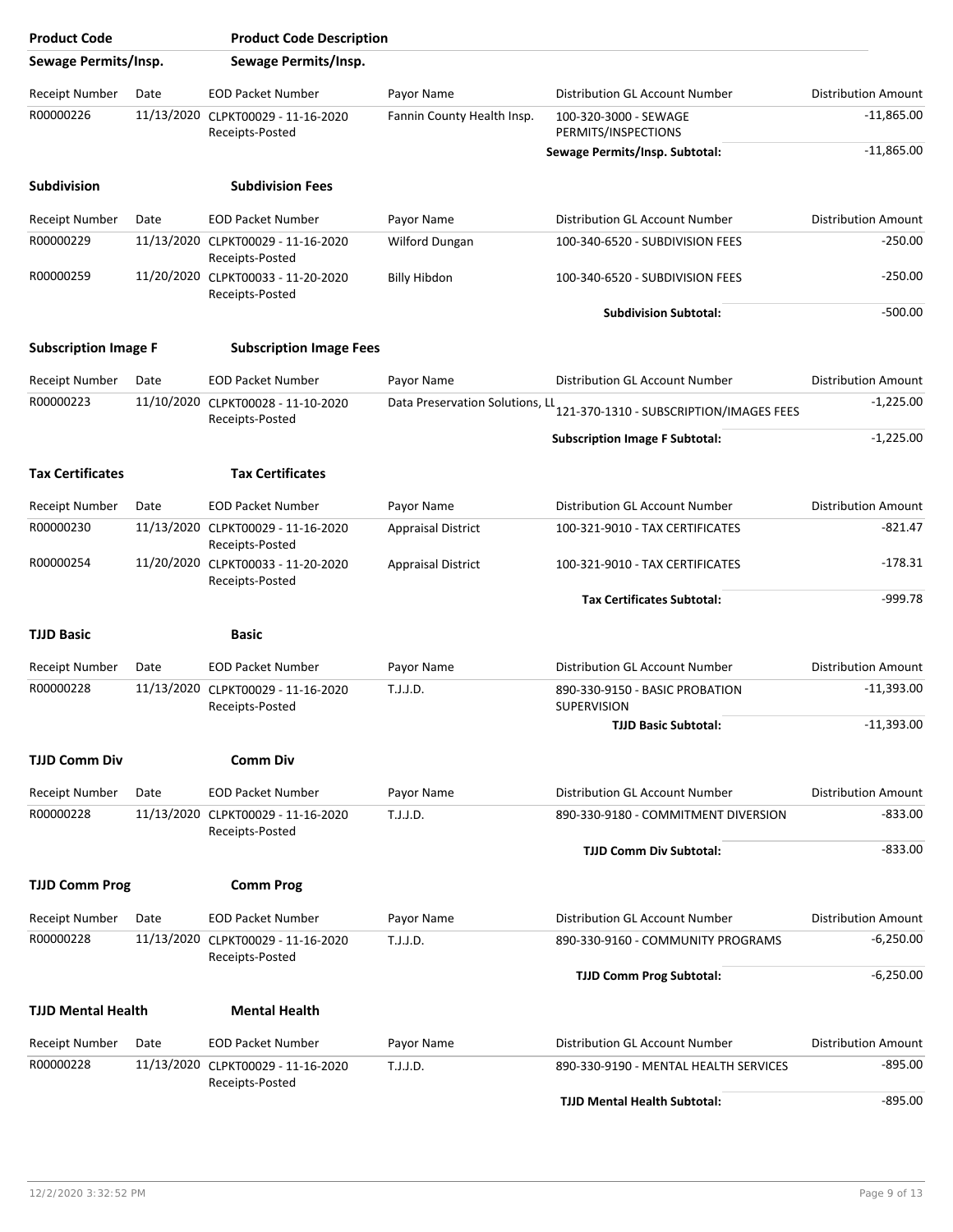| <b>Product Code</b>     |            | <b>Product Code Description</b>                       |            |                                                                    |                            |
|-------------------------|------------|-------------------------------------------------------|------------|--------------------------------------------------------------------|----------------------------|
| <b>TJJD PPA</b>         |            | <b>PPA</b>                                            |            |                                                                    |                            |
| Receipt Number          | Date       | <b>EOD Packet Number</b>                              | Payor Name | Distribution GL Account Number                                     | <b>Distribution Amount</b> |
| R00000228               |            | 11/13/2020 CLPKT00029 - 11-16-2020<br>Receipts-Posted | T.J.J.D.   | 890-330-9170 - PRE/POST ADJUDICATION                               | $-365.00$                  |
|                         |            |                                                       |            | <b>TJJD PPA Subtotal:</b>                                          | $-365.00$                  |
| <b>Toll Collections</b> |            | <b>Toll Collections</b>                               |            |                                                                    |                            |
| Receipt Number          | Date       | <b>EOD Packet Number</b>                              | Payor Name | Distribution GL Account Number                                     | <b>Distribution Amount</b> |
| R00000205               | 11/4/2020  | CLPKT00025 - 11-4-2020<br>Receipts-Posted             |            | North Texas Tollway Authority 100-321-2520 - TOLL COLLECTIONS      | $-314.40$                  |
|                         |            |                                                       |            | <b>Toll Collections Subtotal:</b>                                  | $-314.40$                  |
| <b>Utilities Reimb</b>  |            | <b>TDHS Utilities</b>                                 |            |                                                                    |                            |
| Receipt Number          | Date       | <b>EOD Packet Number</b>                              | Payor Name | Distribution GL Account Number                                     | <b>Distribution Amount</b> |
| R00000233               | 11/13/2020 | CLPKT00029 - 11-16-2020<br>Receipts-Posted            |            | Health & Human Services Com 100-370-1470 - UTILITIES REIMBURSEMENT | $-1,065.82$                |
|                         |            |                                                       |            | <b>Utilities Reimb Subtotal:</b>                                   | $-1,065.82$                |
|                         |            |                                                       |            | <b>Grand Total:</b>                                                | $-2,076,775.71$            |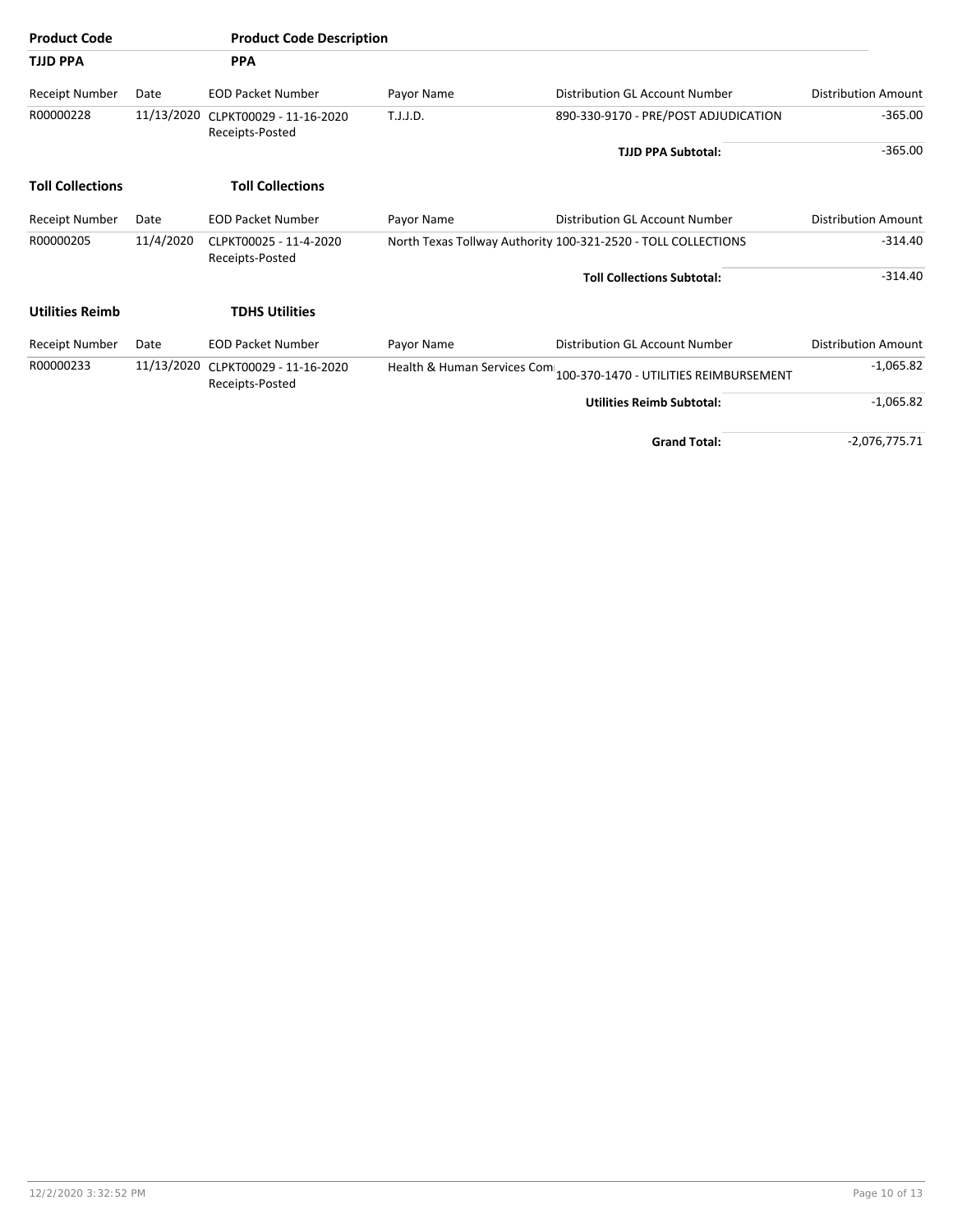

## **Receipt Listing by Product Code**

Fannin County, TX **General Ledger Distribution Account Summary** 

Date Range: 11/01/2020 - 11/30/2020

| Distribution GL Account Number              |               | <b>Distribution Amount</b> |
|---------------------------------------------|---------------|----------------------------|
| <b>Fund: 100</b>                            |               |                            |
| 100-310-1100 - CURRENT TAXES                |               | $-575,269.78$              |
| 100-310-1200 - DELINQUENT TAXES             |               | $-37,072.90$               |
| 100-318-1210 - PAY N LIEU TAX/UPPER TRINITY |               | $-9,057.61$                |
| 100-318-1600 - SALES TAX REVENUES           |               | $-109,785.20$              |
| 100-319-4200 - JAIL PAY PHONE COMMISSION    |               | $-31,726.19$               |
| 100-320-3000 - SEWAGE PERMITS/INSPECTIONS   |               | $-11,865.00$               |
| 100-321-2000 - COMMISSIONS ON CAR REGIST    |               | $-4,018.75$                |
| 100-321-2500 - COMMISSION ON CAR TITLES     |               | $-1,445.00$                |
| 100-321-2520 - TOLL COLLECTIONS             |               | $-314.40$                  |
| 100-321-9010 - TAX CERTIFICATES             |               | $-999.78$                  |
| 100-340-5510 - CONSTABLE PCT. 1 FEES        |               | $-140.00$                  |
| 100-340-5730 - BOND SUPERVISION FEES        |               | $-5,940.00$                |
| 100-340-6520 - SUBDIVISION FEES             |               | $-500.00$                  |
| 100-360-1000 - INTEREST EARNINGS            |               | $-0.07$                    |
| 100-370-1150 - RENT- VERIZON TOWER          |               | $-1,064.61$                |
| 100-370-1300 - REFUNDS & MISCELLANEOUS      |               | $-10.00$                   |
| 100-370-1390 - STATE JUROR REIMB.FEE        |               | $-646.00$                  |
| 100-370-1420 - CULVERT PERMITTING PROCESS   |               | $-20.00$                   |
| 100-370-1470 - UTILITIES REIMBURSEMENT      |               | $-1,065.82$                |
| 100-370-1510 - ASST. DA LONGEVITY PAY       |               | $-1,380.00$                |
|                                             | 100 Subtotal: | $-792,321.11$              |
| <b>Fund: 121</b>                            |               |                            |
| 121-370-1310 - SUBSCRIPTION/IMAGES FEES     |               | $-1,225.00$                |
|                                             | 121 Subtotal: | $-1,225.00$                |
|                                             |               |                            |
| <b>Fund: 130</b>                            |               |                            |
| 130-345-1130 - SURETY BAIL BOND FEE         |               | $-465.00$                  |
|                                             | 130 Subtotal: | $-465.00$                  |
| <b>Fund: 210</b>                            |               |                            |
| 210-310-1100 - CURRENT TAXES                |               | $-33,063.26$               |
| 210-310-1200 - DELINQUENT TAXES             |               | $-2,130.74$                |
| 210-318-1210 - PAY N LIEU TAX/UPPER TRINITY |               | $-548.84$                  |
| 210-318-1600 - SALES TAX REVENUES           |               | $-6,311.24$                |
| 210-321-3000 - COUNTY'S ADDITIONAL \$10     |               | $-3,368.82$                |
| 210-370-1450 - REIMBURSEMENT OF MATERIALS   |               | $-500.00$                  |
|                                             | 210 Subtotal: | $-45,922.90$               |
| <b>Fund: 220</b>                            |               |                            |
| 220-310-1100 - CURRENT TAXES                |               | -38,520.95                 |
| 220-310-1200 - DELINQUENT TAXES             |               | $-2,482.46$                |
| 220-318-1210 - PAY N LIEU TAX/UPPER TRINITY |               | $-639.17$                  |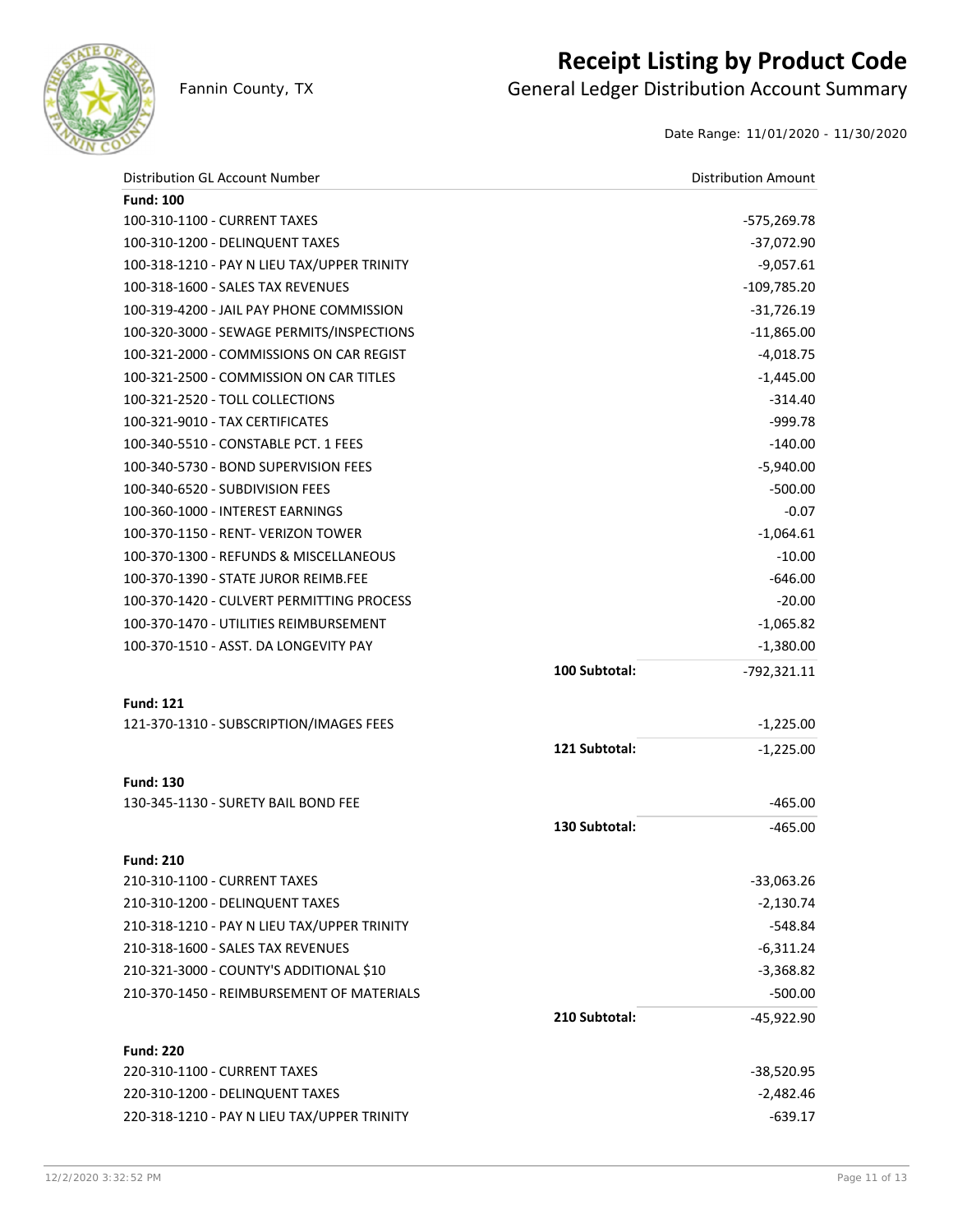| <b>Distribution GL Account Number</b>           |               | <b>Distribution Amount</b> |
|-------------------------------------------------|---------------|----------------------------|
| 220-318-1600 - SALES TAX REVENUES               |               | $-7,349.98$                |
| 220-321-3000 - COUNTY'S ADDITIONAL \$10         |               | $-3,924.22$                |
| 220-370-1420 - CULVERT PERMITTING PROCESS       |               | $-20.00$                   |
| 220-370-1450 - REIMBURSEMENT OF MATERIALS       |               | $-75.00$                   |
|                                                 | 220 Subtotal: | $-53,011.78$               |
| <b>Fund: 230</b>                                |               |                            |
| 230-310-1100 - CURRENT TAXES                    |               | -57,777.74                 |
| 230-310-1200 - DELINQUENT TAXES                 |               | $-3,723.46$                |
| 230-318-1210 - PAY N LIEU TAX/UPPER TRINITY     |               | $-958.88$                  |
| 230-318-1600 - SALES TAX REVENUES               |               | $-11,026.38$               |
| 230-321-3000 - COUNTY'S ADDITIONAL \$10         |               | $-5,886.33$                |
| 230-370-1300 - REFUNDS & MISCELLANEOUS          |               | $-287.10$                  |
| 230-370-1420 - CULVERT PERMITTING PROCESS       |               | $-20.00$                   |
| 230-370-1450 - REIMBURSEMENT OF MATERIALS       |               | $-494.53$                  |
|                                                 | 230 Subtotal: | $-80,174.42$               |
| <b>Fund: 240</b>                                |               |                            |
| 240-310-1100 - CURRENT TAXES                    |               | -32,893.63                 |
| 240-310-1200 - DELINQUENT TAXES                 |               | $-2,119.81$                |
| 240-318-1210 - PAY N LIEU TAX/UPPER TRINITY     |               | $-545.90$                  |
| 240-318-1600 - SALES TAX REVENUES               |               | -6,277.46                  |
| 240-321-3000 - COUNTY'S ADDITIONAL \$10         |               | $-3,350.63$                |
| 240-370-1460 - SALE OF RECYCLED MATERIALS       |               | $-271.00$                  |
|                                                 | 240 Subtotal: | $-45,458.43$               |
| <b>Fund: 360</b>                                |               |                            |
| 360-352-2000 - CONTRABAND FORFEITURE            |               | $-3,701.30$                |
| 360-370-1300 - REFUNDS & MISCELLANEOUS          |               | $-34.31$                   |
|                                                 | 360 Subtotal: | $-3,735.61$                |
| <b>Fund: 560</b>                                |               |                            |
| 560-352-2000 - CONTRABAND FORFEITURE            |               | $-423.12$                  |
|                                                 | 560 Subtotal: | $-423.12$                  |
| <b>Fund: 562</b>                                |               |                            |
| 562-319-1840 - PERSONNEL INCOME YEAR 2          |               | $-121,500.00$              |
| 562-319-1860 - VEHICLE OR SPEC EQUIP INC YEAR 2 |               | $-276,000.00$              |
|                                                 | 562 Subtotal: | $-397,500.00$              |
| <b>Fund: 600</b>                                |               |                            |
| 600-310-1100 - CURRENT TAXES                    |               | -79,119.39                 |
| 600-310-1200 - DELINQUENT TAXES                 |               | $-2,586.52$                |
| 600-318-1210 - PAY N LIEU TAX/UPPER TRINITY     |               | $-489.60$                  |
|                                                 | 600 Subtotal: | $-82,195.51$               |
| <b>Fund: 670</b>                                |               |                            |
| 670-330-5100 - COURTHOUSE RESTORATION           |               | -450,727.49                |
|                                                 | 670 Subtotal: | -450,727.49                |